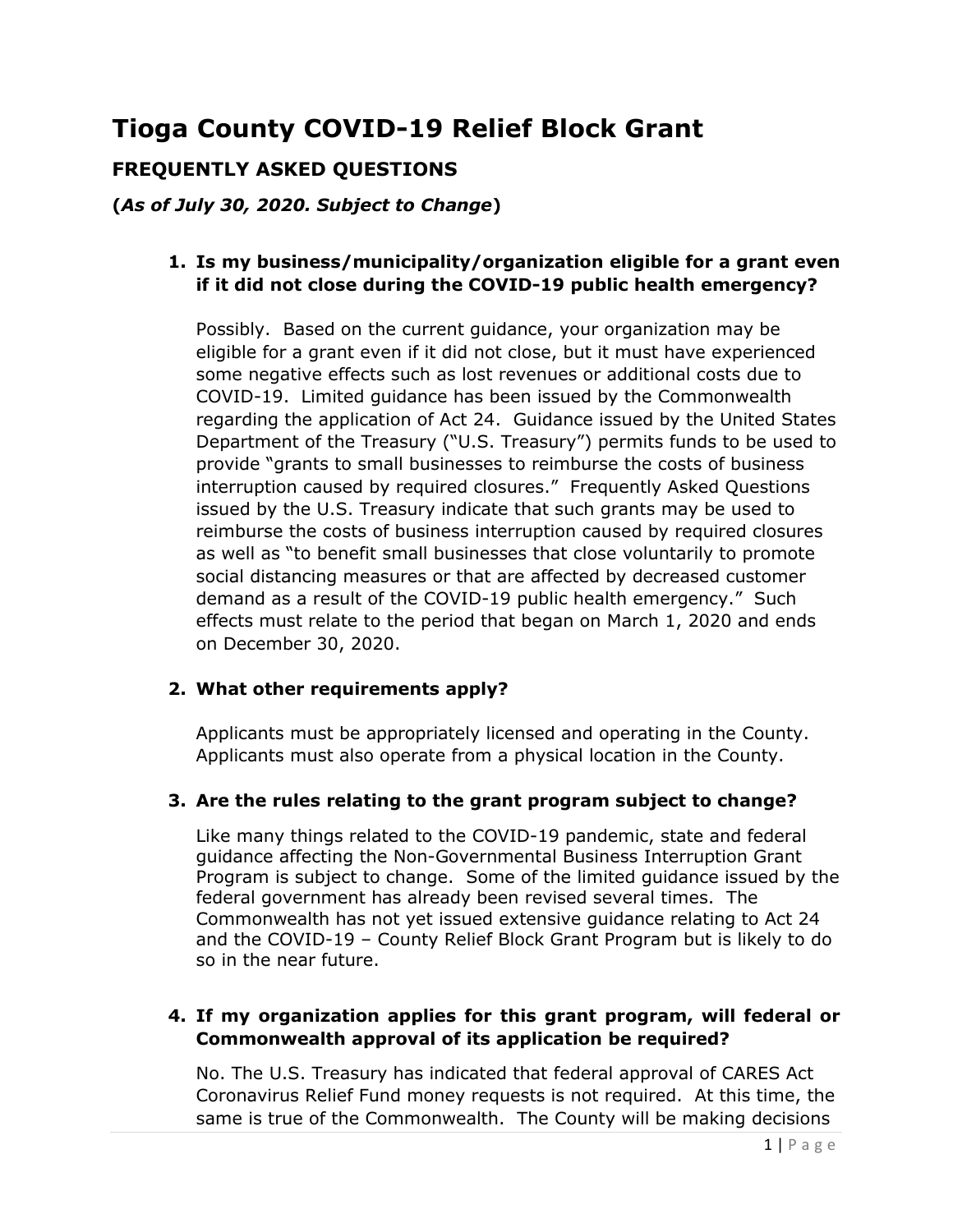relating to the approval or denial of requests for Non-Governmental Business Interruption Grants.

# **5. When will we be notified whether we will be awarded a grant?**

Grant award notifications will be made no later than mid-September. All applicants will receive notification of whether their application was approved or not.

# **6. What does it mean that the money must be spent in the period beginning on March 1, 2020 and ending on December 30, 2020?**

For an expenditure to meet this CARES Act requirement, the expense must be incurred during the designated time period that began on March 1, 2020 and that ends on December 30, 2020. In an update provided on June 30, 2020, the U.S. Treasury indicated that payment may be made up to 90 days after an expense is incurred, which would permit December 2020 expenditures to be paid as late as 90 days later in March 2021. The U.S. Treasury also made it clear, however, that the goods or services purchased with Coronavirus Relief Fund money must actually be received or provided by December 30, 2020 (subject to a very limited exception that might potentially apply if factors outside of the control of the governmental entity spending the funds delay the receipt of the good or services until after December 30, 2020). Generally, you will need to take steps to ensure goods will be received and services will be provided by the December 30, 2020 deadline. If the money is not actually spent by the applicable deadline, it must be repaid to the U.S. Treasury. The December 30, 2020 deadline must be adhered to and it is recommended that provisions be included in any contracts with providers of good and services indicating that time is of the essence and that meeting applicable deadlines is mandatory.

Your entity will be required to repay the County for any funds that the County must repay to the Commonwealth or the U.S. Treasury.

## **7. Can we set aside Coronavirus Relief Fund/ COVID-19 – County Relief Block Grant Program money for potential expenses in 2020?**

No. Such funds must be spent no later than December 30, 2020. In order to ensure that all Act 24/Corona virus Relief Fund money is spent, the County has the discretion to set an earlier deadline for the use of such funds.

# **8. What happens to unspent Coronavirus Relief Fund money?**

Unspent Coronavirus Relief Fund money must be returned to the U.S. Treasury.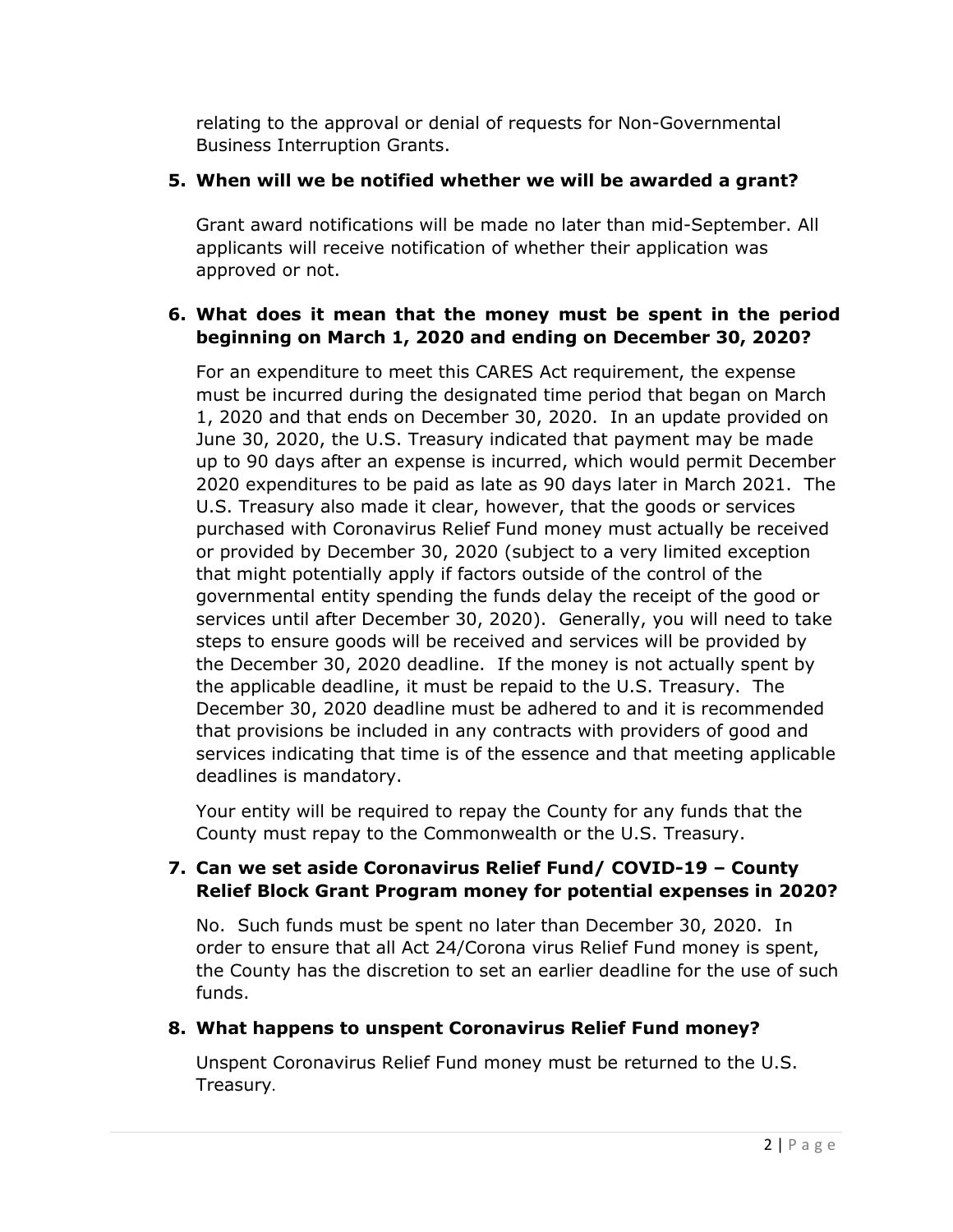# **9. What happens if Coronavirus Relief Fund money is spent improperly?**

Any Coronavirus Relief Fund money that is not spent properly must be repaid to the U.S. Treasury. The Inspector General of the U.S. Treasury oversees and monitors expenditures of Coronavirus Relief Fund money and can require that funds that were used in violation of the CARES Act be repaid to U.S. Treasury. As a result, if the County disburses grant funds and that money is not spent properly, the County will require the award recipient to pay the money back to the County.

# **10. Can Coronavirus Relief Fund money be used to prepare for potential future pandemics?**

Coronavirus Relief Fund money must be used on expenditures that are necessary to respond to the current COVID-19 public health emergency between March 1, 2020 and December 30, 2020. Expenditures can be made to prepare for likely future waves or outbreaks of the current COVID-19 public health emergency that occur between now and December 30. A list of Frequently Asked Questions that was most recently updated by Treasury on June 24, 2020 indicates that while "Fund payments may be used only for expenditures necessary to address the current COVID-19 public health emergency" they can be used "to create a reserve of personal protective equipment or develop increased intensive care unit capacity to support regions in its jurisdiction not yet affected, but likely to be impacted by the current COVID-19 pandemic." However, expenditures that would be used solely to respond to potential future pandemics or outbreaks that occur after December 30, 2020 are not a permissible use of Coronavirus Relief Fund money.

# **11. Can CARES Act Coronavirus Relief Fund money be used for revenue replacement?**

Grants received by eligible private businesses and eligible non-profit entities can be used for any lawful purpose related to COVID-19. Governmental entities are not eligible for revenue replacement reimbursement.

# **12. My non-profit entity had to cancel fundraising events due to COVID-19. Is that a basis for obtaining a grant?**

Yes. Lost revenue due to fundraisers that were cancelled due to COVID-19 are an example of an effect of COVID-19 that would provide a basis for a non-profit entity to receive a grant.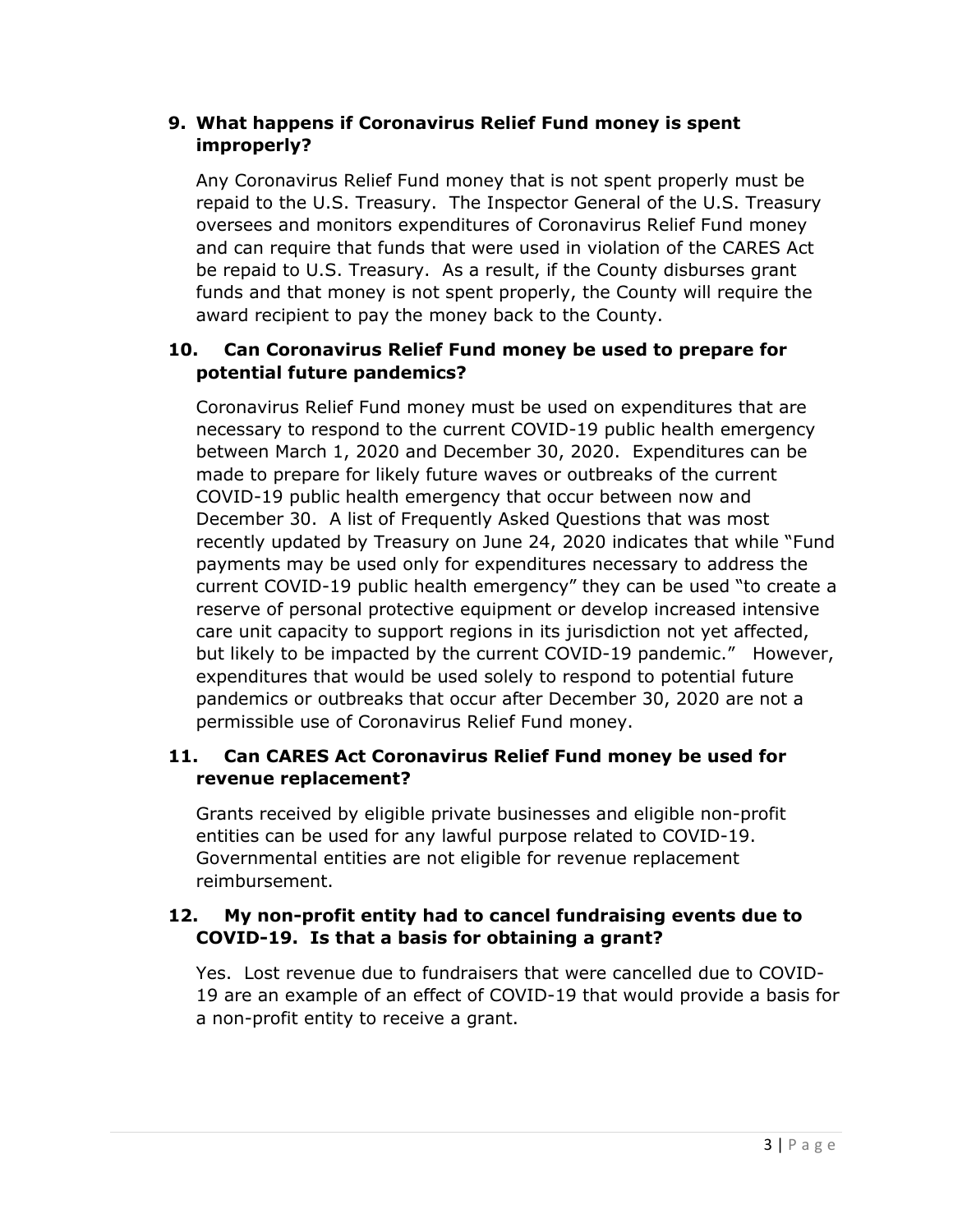**13. Some of our municipal employees have taken leave under the Emergency Paid Sick Leave Act and the Emergency Paid Family and Medical Leave Expansion Act provisions of the Families First Coronavirus Response Act. Can Coronavirus Relief Fund money be used to cover the cost of that leave as part of our COVID-19 response?**

Yes, for municipalities. Under the currently limited guidance from the Commonwealth, there is a basis for concluding that this is an expenditure related to a municipality's COVID-19 response that is permitted by Act 24. In addition, the U.S. Treasury has indicated that Coronavirus Relief Fund money can be used to cover the cost of leave taken by governmental employees under the Emergency Paid Sick Leave Act and the Emergency Paid Family and Medical Leave Expansion Act provisions of the Families First Coronavirus Response Act ("FFCRA"). This is significant for governmental employers because they are not eligible for tax credits that private employers can use to offset the cost of such FFCRA leave.

## **14. Can we use Coronavirus Relief Fund money received under the COVID-19 – County Relief Block Grant Program for whatever budgetary needs may arise?**

No. Coronavirus Relief Fund money must be spent in compliance with the conditions set by the CARES Act, and Act 24 places additional restrictions on such money that is distributed through the COVID-19 – County Relief Block Grant Program. Guidance issued by the U.S. Department of the Treasury ("U.S. Treasury") provides assistance in interpreting the requirements of the CARES Act and in filling in some of the gaps where the CARES Act does not provide specific details. Money can only be spent under the conditions outlined in the CARES Act and Act 24.

The Guidance issued by the U.S. Treasury specifically states that Coronavirus Relief Fund money cannot be spent to fill shortfalls in governmental revenues in order to cover expenditures that do not qualify for reimbursement under the Coronavirus Relief Fund provisions of the CARES Act.

In addition, Coronavirus Relief Funds cannot be used to reimburse expenses that have been or will be reimbursed through any other federal program or other sources. Double reimbursement of the same expense is not permitted.

Finally, in addition to meeting the requirements set by the federal CARES Act and related U.S. Treasury guidance, Coronavirus Relief Fund money distributed through the COVID-19 – County Relief Block Grant Program must fall within one of the categories identified in Act 24 and comply with any related statutory provisions and guidance issued by the Commonwealth.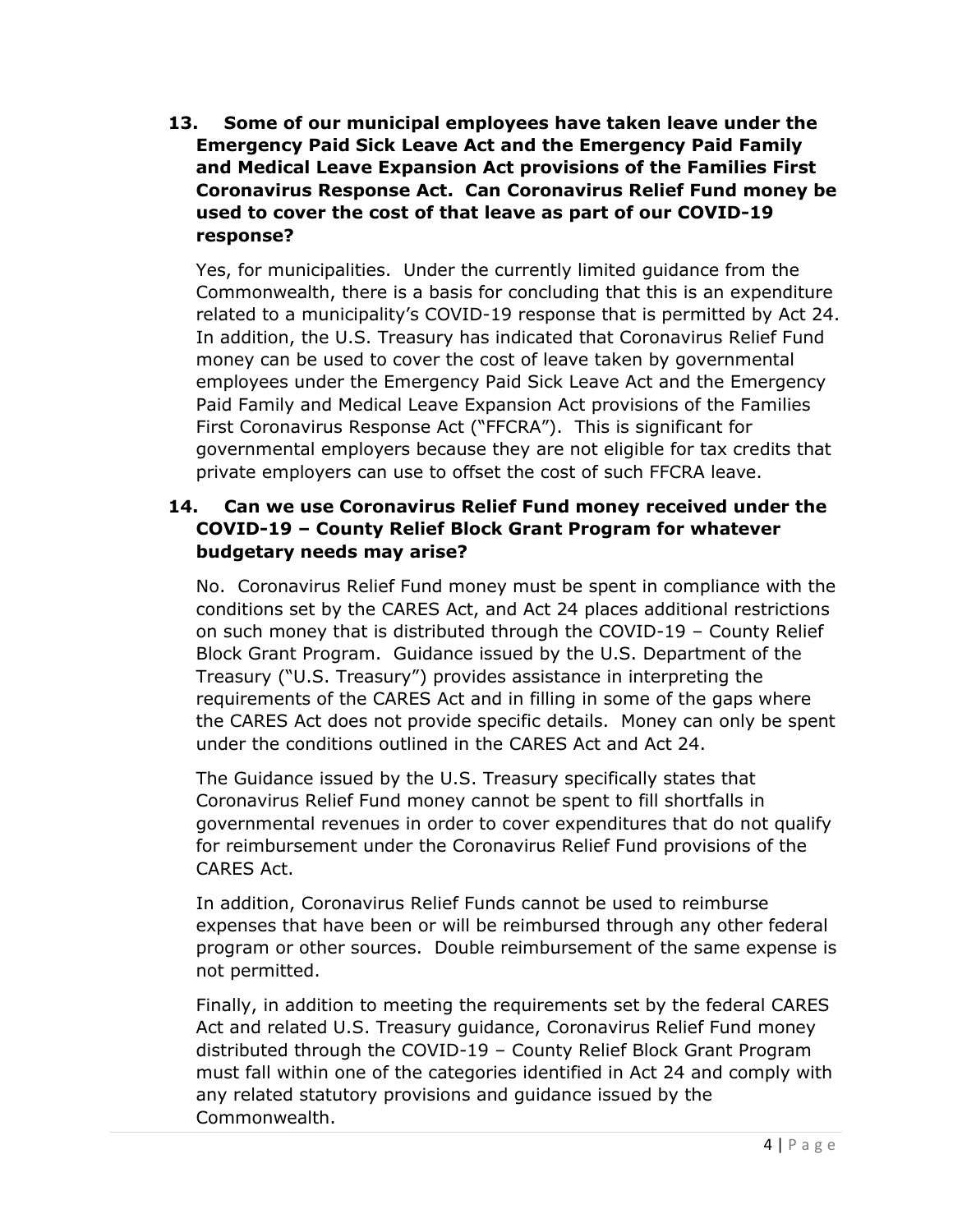**15. Our municipality uses the "reimbursable method" for unemployment compensation costs and essentially self-insures unemployment compensation benefits by reimbursing the Commonwealth, dollar for dollar, the unemployment compensation benefits charged to our account. Can the CARES Act and the Coronavirus Relief Fund provide any assistance with our unemployment compensation costs?**

Under the currently limited guidance from the Commonwealth, there is a basis for concluding that this is an expenditure related to a municipality's COVID-19 response that is permitted by Act 24.

Potentially 100% of your unemployment costs could be covered through two different parts of the CARES Act. Section 2103 of the CARES Act provides assistance for employers that use the "reimbursable method" or, in other words, are self-insured for unemployment insurance compensation purposes instead of paying unemployment compensation taxes. Typically employers using the reimbursable method repay the Commonwealth for all of the unemployment compensation benefits charged to their account. With COVID-19 pandemic-related layoffs and unemployment compensation claims skyrocketing, this arrangement, while very common, is particularly concerning for such governmental employers that do not pay the annual solvency fee that would permit them to obtain relief from charges. Section 2103 of the CARES Act provides a 50% reimbursement of unemployment compensation benefits paid by employers using the reimbursable method from March 13, 2020 through December 31, 2020. The reimbursements will be paid to the States and then passed on to employers. Pennsylvania addressed these issues at the state level in Act 9 of 2020.

The other 50% of a reimbursable employer's COVID-19 unemployment costs can potentially be covered by Coronavirus Relief Fund money under Section 5001 of the CARES Act, so long as the money is spent in the period running from March 1, 2020 through December 30, 2020 (which is slightly different than the time period that applies under Section 2103). The U.S. Treasury has indicated that Coronavirus Relief Funds can be used for an employer's unemployment compensations costs related to "the COVID-19 public health emergency if such costs will not be reimbursed by the federal government pursuant to the CARES Act or otherwise." Coronavirus Relief Funds cannot be used to reimburse an employer for the 50% of unemployment benefit costs covered by Section 2103 of the CARES Act, but Coronavirus Relief Funds can be used to reimburse an employer for the other 50% of unemployment benefit costs.